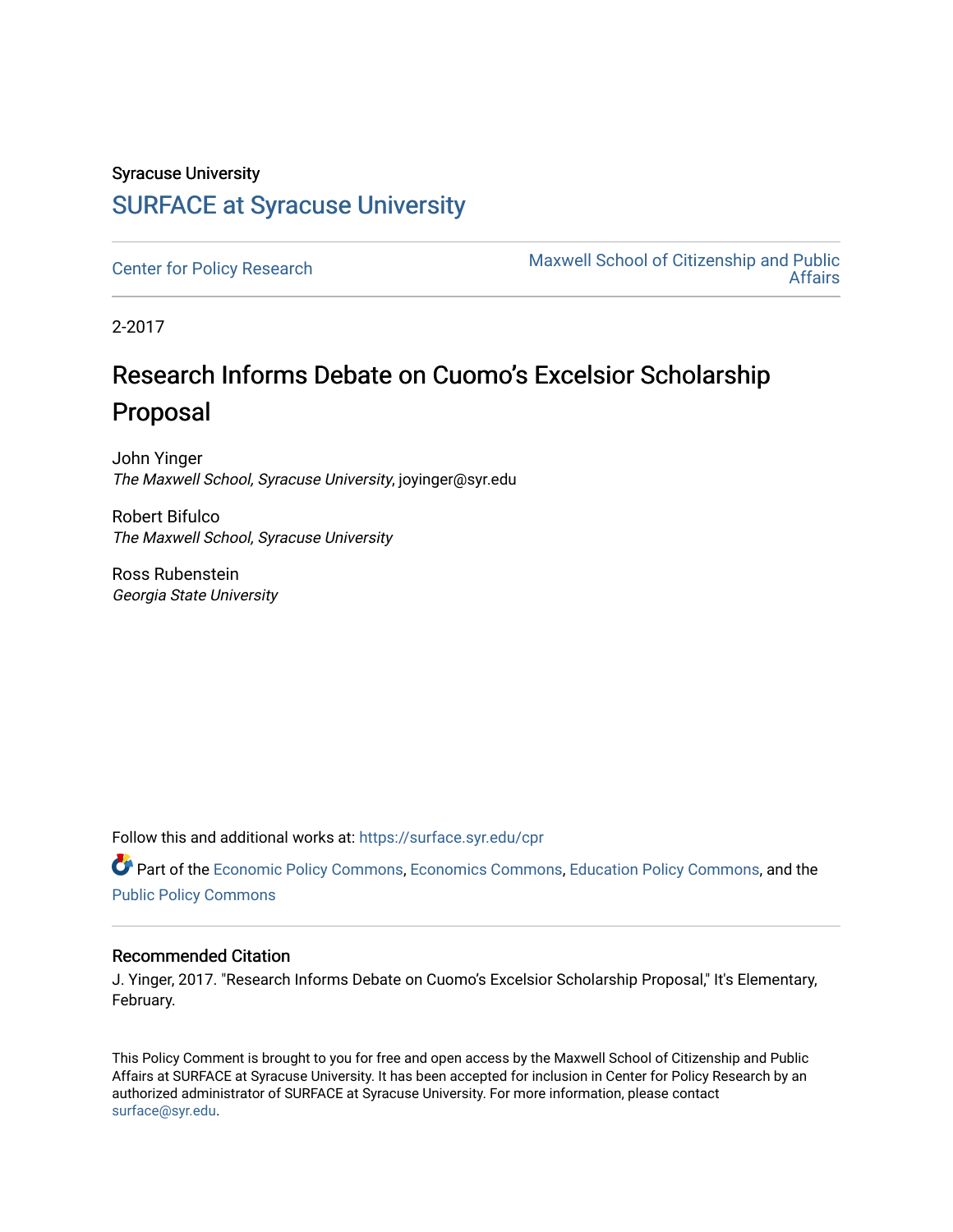# **It's Elementary**

#### A Guest Column by EFAP Associates Robert Bifulco (Syracuse University) and Ross Rubenstein (Georgia State University)

February 2017

#### **Research Informs Debate on Cuomo's Excelsior Scholarship Proposal**

Governor Cuomo made headlines earlier this week by announcing a proposal to provide free tuition to students attending public colleges and universities in New York. Under the plan, which Cuomo calls Excelsior Scholarships, college students who have been accepted to a state or city university in New York — including two-year community colleges — would be eligible, provided they or their family earn \$125,000 or less annually (McKinley, January 3, 2017).

Although touted as a "first-in-the-nation" program, efforts to provide universal free college tuition are not new. In fact, right here in New York state, the Say Yes to Education program offers free college tuition to all graduates of public high schools who reside in Syracuse or Buffalo. Initiated in Syracuse in 2008 and expanded to Buffalo in 2013, Say Yes to Education guarantees full-tuition coverage at any New York State public college or university and over 80 private institutions nationwide to graduates of public schools residing in those cities and whose families make less than \$75,000 per year. Similar initiatives, referred to as "place-based" or "Promise" scholarships, have sprouted in nearly 80 cities around the country, although program details vary widely (W.E. Upjohn Institute for Employment Research, 2016).

Evaluative research on Say Yes to Education and other "place-based" scholarship programs provides several important insights that can inform debates about Governor Cuomo's proposal. As with any evaluation research, this work cannot tell us whether or not the Governor's proposal ought to be pursued. It does, however, provide insight on important questions that need to be addressed in assessing the proposal. In this brief, we discuss two such questions and what the research on Say Yes to Education can tell us about those questions.

#### *Will Excelsior Scholarships increase college-going rates?*

Speaking in support of Cuomo's proposal, Bernie Sanders pointed out that college graduation rates in the U.S. have been falling behind those in other countries, implying that free-college tuition could increase those rates. One of the criticisms of proposals for free-college tuition, like the proposal Sanders made during his presidential election campaign, is that they would do little to increase college attendance and graduation. The argument, articulated by Sandy Baum of the Urban Institute in an interview with NPR is simple: "what's most important for college access is increasing the amount of funding available to low and moderate income students, who already have their tuition paid for at public colleges through state and federal grants, but really struggle with their living expenses." Dr. Baum argues that the Excelsior Program would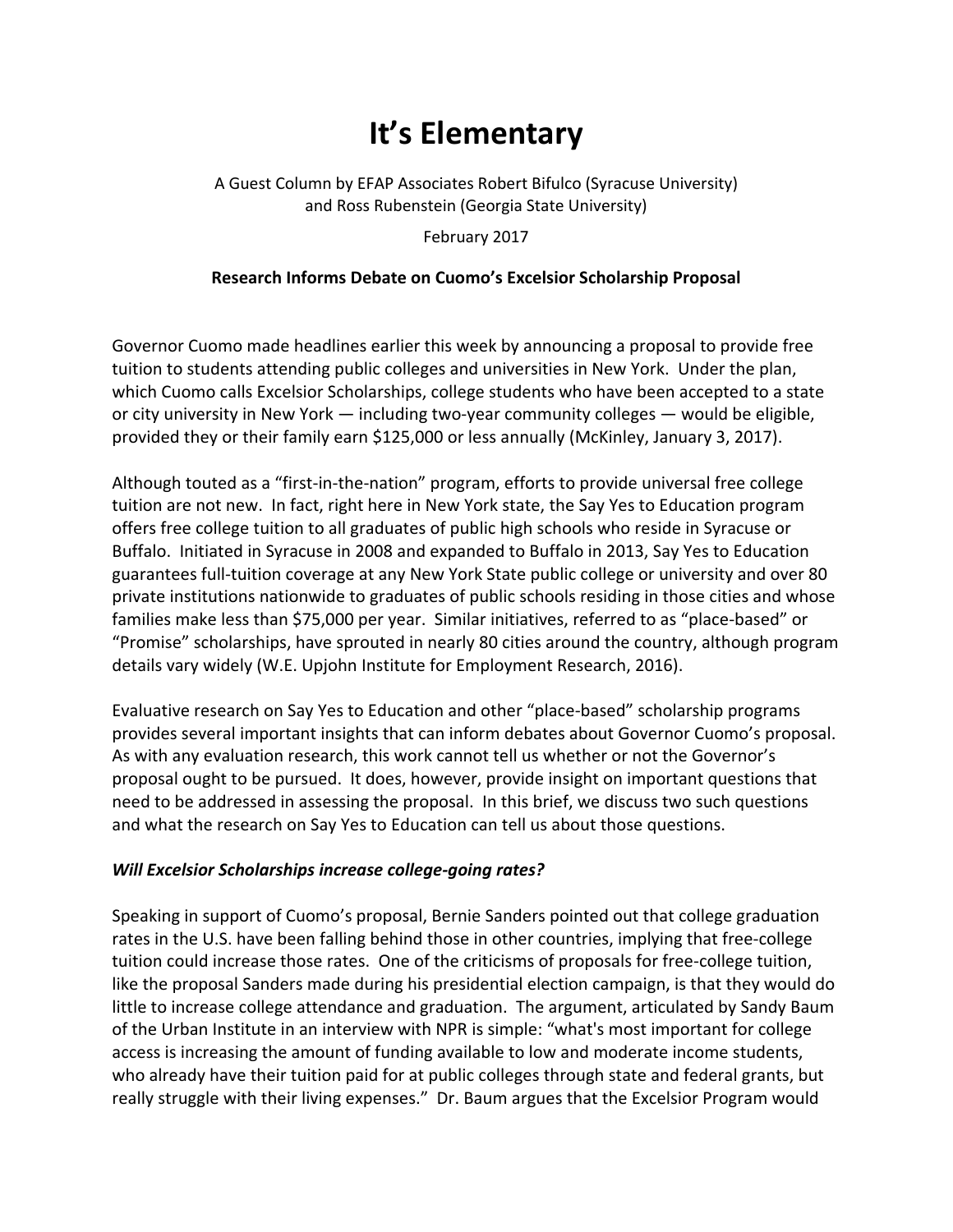amount to an expensive windfall for middle class families who will send their kids to college anyway.

Research we have done on Say Yes to Education in Buffalo suggests that things may not be so simple. In a preliminary analysis of college-going rates in Buffalo presented at a conference in November, we find that compared to earlier cohorts who were not eligible for Say Yes scholarships, the likelihood of enrolling in college increased by 8.6 percentage points among  $12<sup>th</sup>$  graders eligible for the scholarships. What's more, persistence into a second year of college among those  $12<sup>th</sup>$  graders increased by 6.7 percentage points. This last finding is important because surviving the first year of college is a strong indicator that students will eventually graduate and it suggests that Say Yes is not merely encouraging college matriculation among marginal students who are destined to drop out. Also, we find that college matriculation and persistence rates increased for all racial and ethnic subgroups within the district.

Given Dr. Baum's argument these results are a bit surprising. The majority of low-income students from Buffalo who attend college, matriculate into the local community college, and need-based financial aid typically covers the entire cost of tuition for these students, even in the absence of the Say Yes scholarship. So, how then, might the offer of free-college tuition contribute to an increase in college-going rates. There are two possible explanations. The first draws on insights of behavioral science, which highlights the importance of the way information is presented. Sure, most low-income students who attend public school can cover their tuition costs with need-based financial aid. But that fact, and more generally the true cost of college, is obscured by the opaque processes through which need-based financial aid is awarded in this country and by uncertainty students have about how much financial aid they will receive. In contrast, the Say Yes to Education program sends a clear, well-publicized message that college tuition is free. Behavioral science suggests that changing either the framing or the salience of information in this way can have significant effects on individual choices (Dynarki & Scott-Clayton, 2006).

The second, and related explanation, can be referred to as social multiplier effects. Supporters of "placed-based" scholarships, argue that sending a clear message that college is affordable for all students in a school district galvanize parents, teachers, and community leaders to create a college going culture (Miller-Adams, 2015). Also, literature on peer-effects suggests that as students see more of their classmates planning to go to college, they are more likely to start developing and acting on those plans themselves (Bifulco, Fletcher, and Ross, 2011).

So, would the Excelsior Program increase college-going rates, particularly among low and moderate income students? The results from Say Yes in Buffalo suggest that it may well. Whether a state-wide program can do as much to foster a college-going culture as a program concentrated on a single school district remains an open question. Also, it is clear that much of the money used to fund the Excelsior Program will go to fund higher-income families who would send their students to college in any case. So, questions remain about whether the Excelsior Program is the most cost-effective way to increase college graduation rates.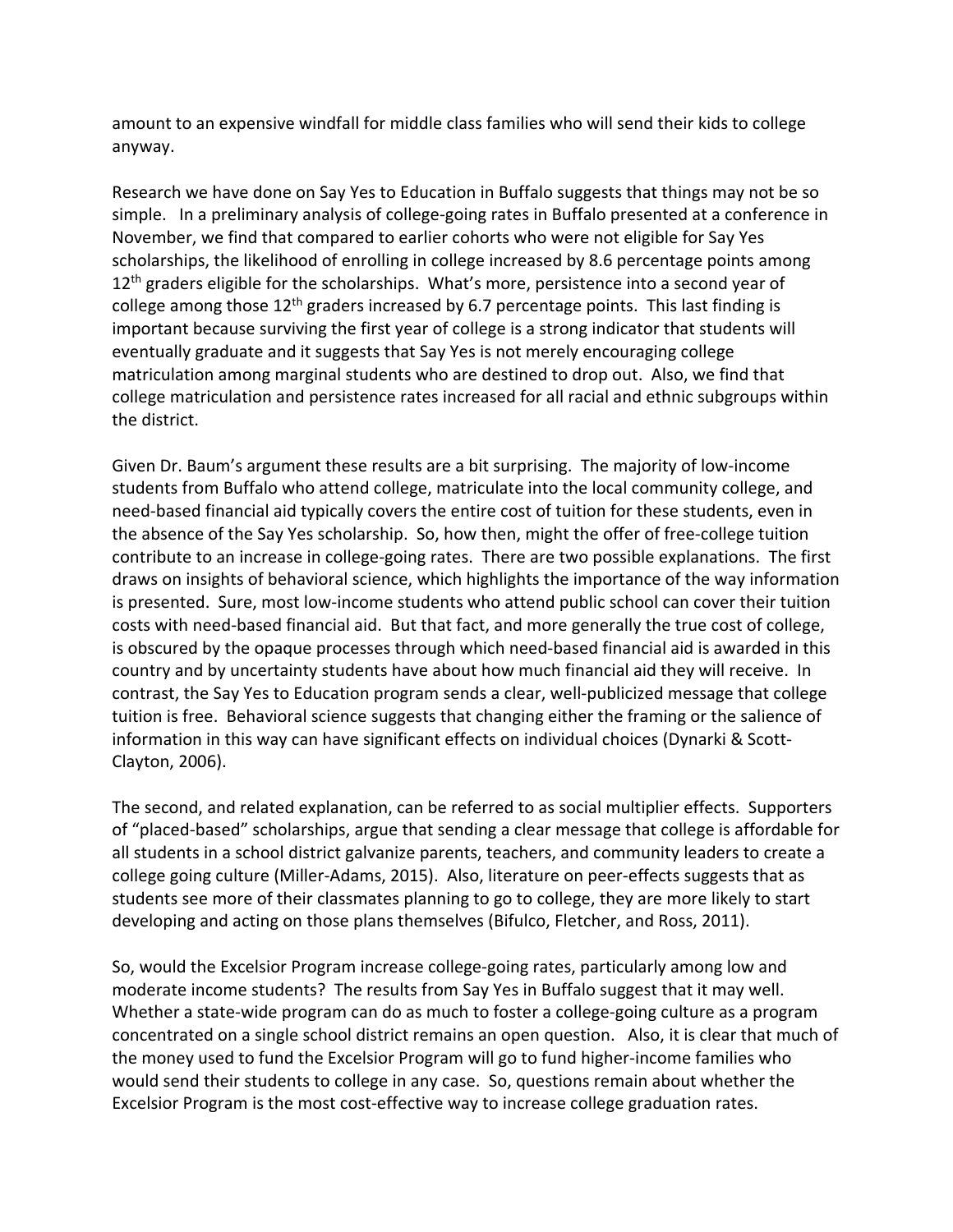#### *Will Excelsior Scholarships draw families to New York?*

Economic development and community revitalization are important goals of the Say Yes to Education program and other "place-based" scholarship programs. The primary mechanism through which "place-based" scholarships can spark community revitalization is by providing middle-class families an incentive to remain in or move to the district where the scholarships are offered. Stemming or even reversing the loss of middle class families has long been an elusive goal of older, struggling cities.

In a forthcoming article, we examine the effects of Say Yes in both Buffalo and Syracuse on student enrollments and property values (Sohn et al., forthcoming). We find evidence of enrollment increases in both Syracuse and Buffalo following the announcement of Say Yes. While the Syracuse increases were accompanied by enrollment declines in surrounding suburban districts, the Buffalo increases coincided with declines in private school enrollments. We also find evidence of increases in home prices in Syracuse after the program's announcement, as well as decreases in the surrounding suburbs, which is consistent with the notion that Syracuse enrollment increases were driven by families who would otherwise live in the suburbs choosing to live in the city. We do not find evidence of similar housing price changes in Buffalo.

One effect of the Excelsior Scholarships would be to remove the incentive that Say Yes creates for families to choose the city over its surrounding suburbs. As such, the program could halt or even undo some of the recent progress that Syracuse and Buffalo have made in attracting students and families. The evidence from Syracuse that scholarship offers can influence family location decisions also suggests that the Excelsior Scholarship can help attract middle class families to New York. If much of the increase in enrollment in Syracuse has been drawn from the surrounding suburbs in the same metropolitan area, however, then that suggests that, with the exception of metropolitan areas that straddle state lines, the Excelsior Scholarship program might not do much to promote population growth in New York.

These are not the only questions raised by Governor Cuomo's bold proposal. Questions about the costs of the program, its effects on where students go to college and where they choose to live afterwards, and its effects on private colleges and universities, among others, are also important. Research on "place-based" scholarship programs like Say Yes and other scholarship programs adopted in other states can provide insights about some of these other questions as well. We urge policy makers to pay attention to the work of policy researchers to help make well-informed decisions.

#### **References**

Bifulco, R., J. Fletcher, and S.L. Ross. 2011. "The Effect of Classmate Characteristics on Post-Secondary Outcomes: Evidence from the Add Health." *American Economic Journal-Economic Policy*, 3(1): 25-53.